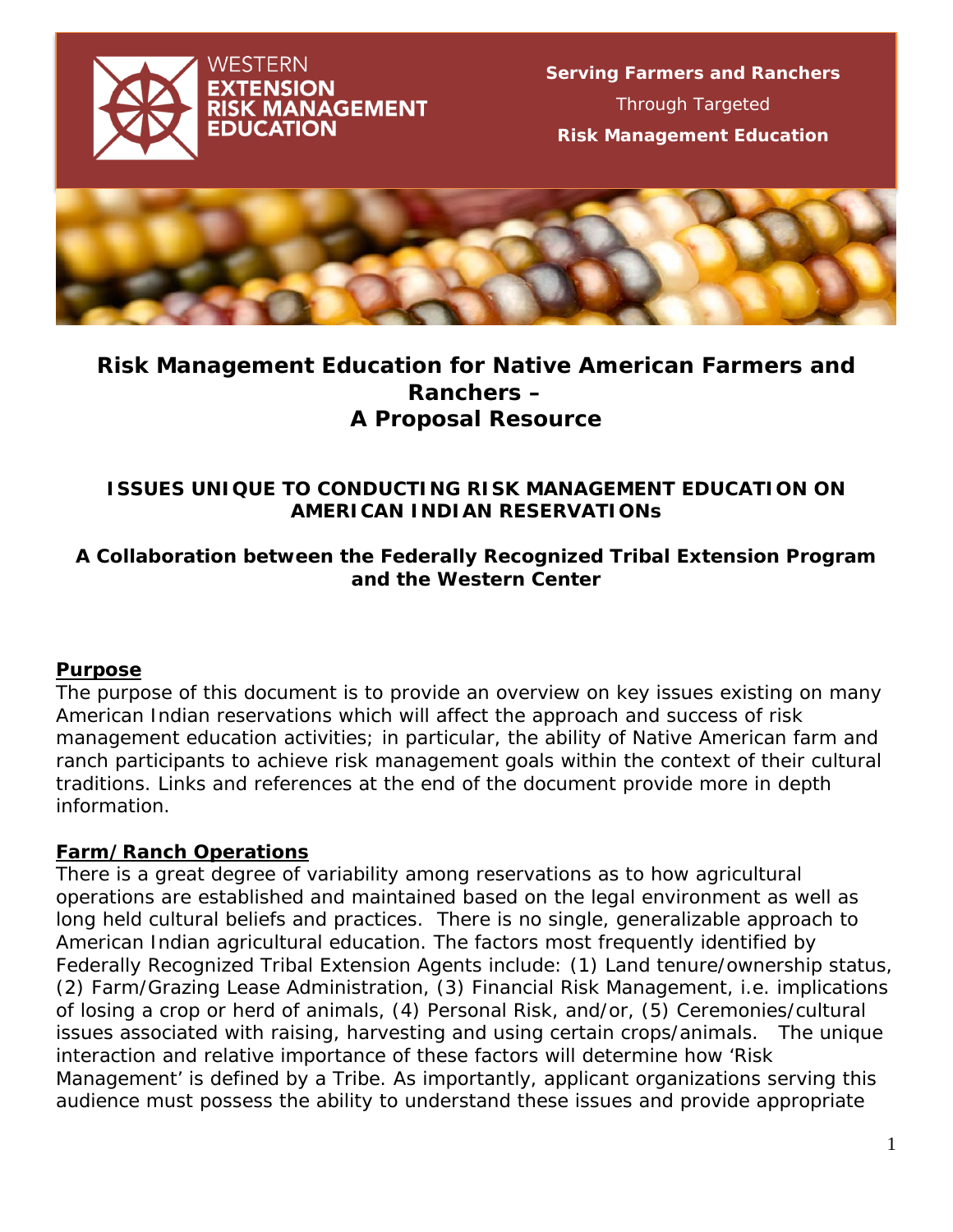risk management education that can be adequately interpreted and/or translated for this target audience.

# **Placement of Core Cultural Issues within Extension RME's Five General Risk Categories**

The next section addresses areas of risk that are unique to Native American agriculture. While these areas fall within the five general risk categories defined by the Center's Extension RME (ERME) program, it will be important for applicants to interpret these core cultural issues within the context of the enabling legislation for this program.

# **Land Tenure/Ownership – (Human/Financial Risk)**

- Understanding the status of land ownership will be important for evaluating grant applications that address the following:
	- o *Tribal Trust Lands*: Tribal lands held in trust by the U.S. Government for a tribe.
	- o *Allotted Lands* Lands allotted to an individual (1887 Allotment Act), but held in trust by the U.S. Government for an individual Indian. Indians can use and profit from an allotment, but can't sell it.
	- o *Fee Simple Land* Deeded lands. Often found within the exterior boundaries of reservations.
- Other Tribal land ownership issues, including fractionation (divided interests in land tracts) and *checkerboarding* (parcels with different land status within a reservation) result in complex land and financial management issues.

# **Grazing/Farming Lease Structure – (Human/Legal Risk)**

*Grazing/Farming leases* between an individual (whether an enrolled tribal member or not) and a tribal government may differ greatly from those on deeded lands or between a non-Indian rancher/farmer and the U.S. government and these differences should be recognized within the application's approach.

- Tribal members may have preference for *grazing/farming leases* over non-Indian lessees.
- A tribal member may hold a grazing lease that he/she does not utilize nor make a profit from - for a period of years. With many tribes, there are no/minimal negative consequences to "non-use".
- The Bureau of Indian Affairs (BIA) may or may not have control over grazing/farming leases depending upon the ownership/tenure status of the land in question and/or the formal relationship held between them and the tribe with respect to the Indian Self Determination Act of 1974 (which determines whether the tribe or the BIA controls leases).

# **Financial/Legal Risk**

Financial risk as defined by the Extension RME program will generally be very different for Native American producers farming on reservations or deeded land. For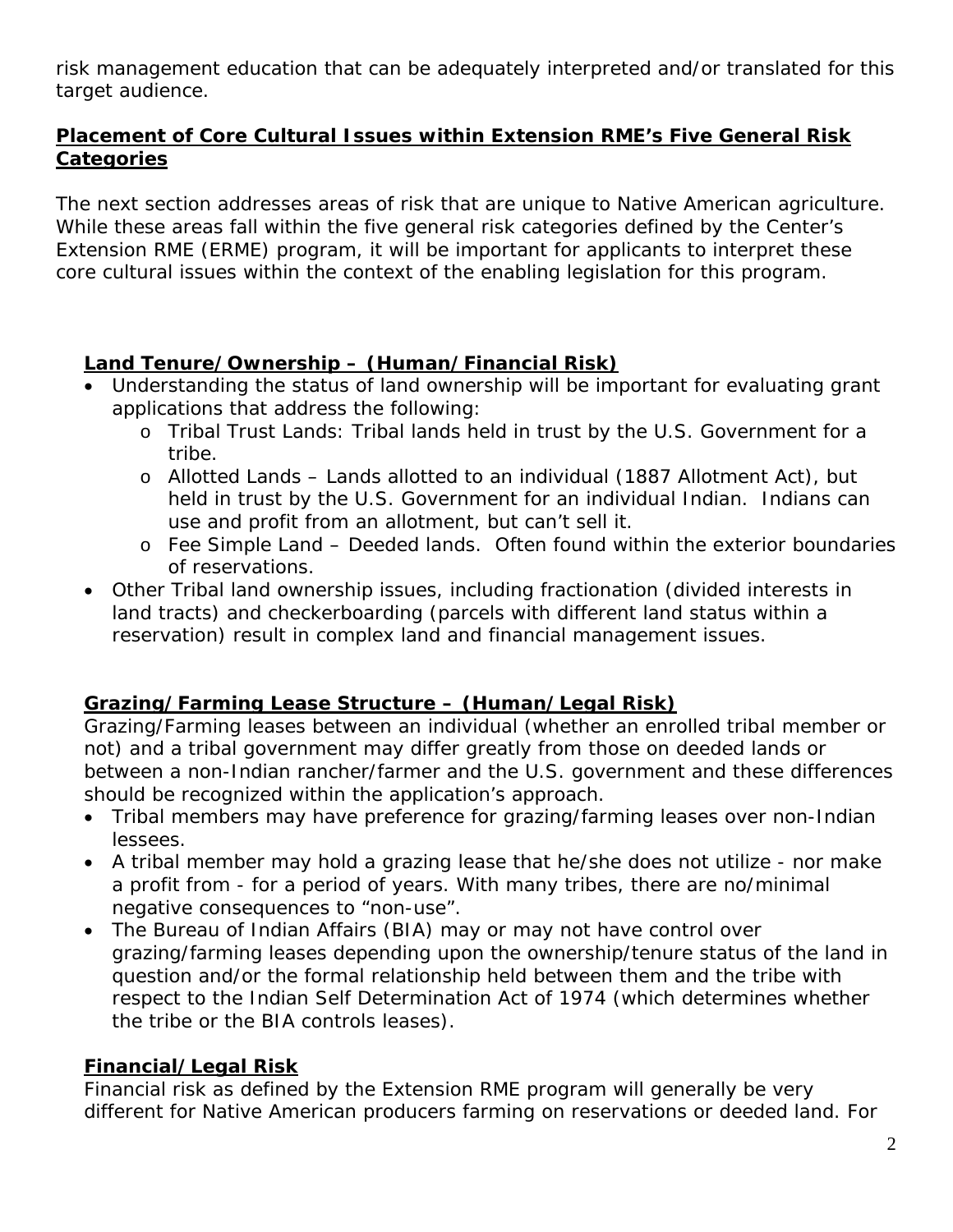example, on several reservations obtaining a profit may not be the main goal of the family or operation, so the applicant will need to deliver culturally appropriate education or training with a good working knowledge of these issues.

- There are unique issues relating to tribal land ownership. For example: an enrolled member can lose an entire crop or herd (even in successive years) without risk of losing land or the lease. Within the context of financial risk, a culturally appropriate approach might involve the introduction of basic financial skills such as record keeping that could improve quality of life while increasing the chances for crop or herd profitability.
- An ERME applicant must understand the tribal government of the target audience, farm and ranch land ownership, lease or use law and propose appropriate education to address these issues. A "tribal" farm or ranch may be a corporate or private enterprise, which may be comprised of a mixture of allotted/individual trust, fee, federal, tribal trust and/or state lands. These various terms have precise legal definitions and should be used carefully and correctly (see Definitions on page 7).
- The tribal farm and ranch land ownership and lease considerations will also impact an individual's ability to obtain operating loans for cash flow as well as requiring adjustments in the balance sheet and other financial statements.

# **Personal Risk (Human and Legal Risk)**

Indian Country is legally recognized as '*Sovereign Land*.' While non-Indian," dominant society" American cultures often base many of their risk management actions on the possibility of lawsuits or other legal actions, tribal government liability and their resulting policies may differ considerably. In most cases, for instance, state laws have no standing in Indian Country/on reservations (federal law, however, does). There are some exceptions in accordance with Public Law 280, which allows for some states to have certain kinds of jurisdictions on certain reservations.

- Tribal policy affects how someone might fare upon incurring a loss or having an accident on tribal property. If the person suffering a loss tries to sue the tribe, they may be unable to do so in a manner common in non-native cultures. If he/she wanted to sue, they may only have standing under the tribal court system and/or the tribal appeals process. Understanding such differences is important when looking at *risk losses*.
- Indian Country *Workers Compensation* is different from non-native communities. Tribal Workers Compensation products are generally written outside of the state system--but with A-rated carriers, so while the protection is there, the policy may recognize the jurisdiction of the tribe, rather than the jurisdiction of a particular state.
- Other differences exist, too, such as *loss control*. Loss control becomes quite an involved service. Although state and federal OSHA regulations exist, for instance, tribes are not generally bound by state laws (above). Tribal regulations do; however, often mirror state or federal regulations (see Resource Links on Page 6).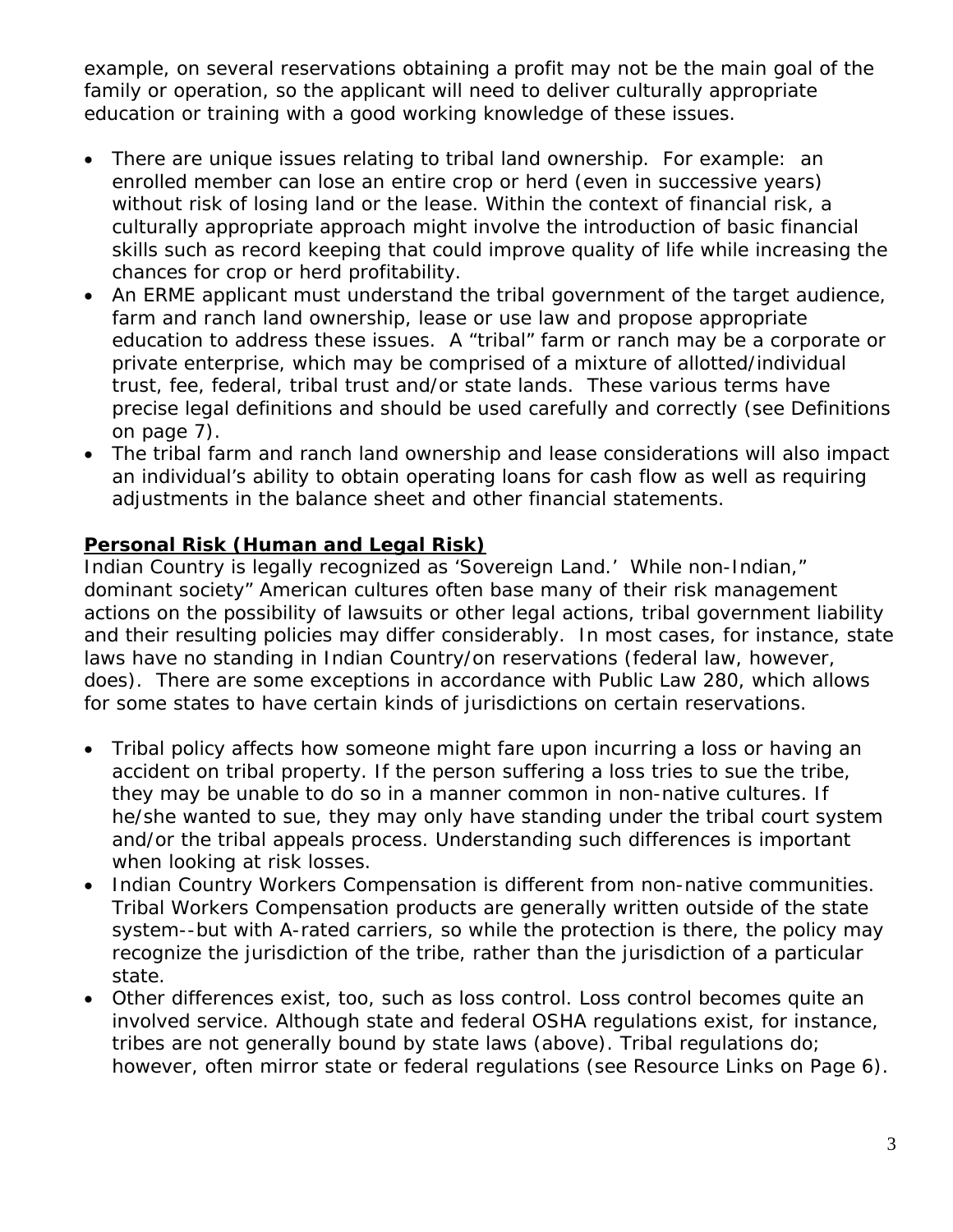# **Cultural Considerations (Financial and Human)**

Long-held and long-practiced tribal cultural beliefs may be intricately intertwined with on-the-ground ranching and farming practices. Tribal members often identify cultural aspects of their life as much more important than their financial or economic health. For example, on the Navajo Nation, a failed colored corn crop might be a grave loss in terms of not having enough corn for seasonal ceremonies instead of being viewed as a financial loss.

• Projects should address the importance of the local culture in the proposal and document how these considerations will be addressed to help participants improve profitability and overall quality of life.

# **OTHER TRIBAL EDUCATIONAL PROGRAM CONSIDERATIONS**

#### **Program Attendance Numbers**

The success of a particular educational program is often partially based on short-term attendance numbers at workshops, field days or other learning venues. The experience of the 30+ Federally Recognized Tribal Extension Agents (FRTEP) offering extension education on Indian Reservations across the country has shown that the initial numbers attending workshops on Indian Reservations will often be less than at non-native workshops. Applicants from university extension programs and other public/private sector organizations need to: (1) build effective and lasting relationships with tribal audiences (2) work to alleviate distrust for "another government program," and (3) help participants view a "change-in-behavior" as necessary or desirable by acknowledging and having respect for existing traditional knowledge.

#### **Suggested Best Practices for Achievement of Educational Program Goals**

Projects proposing an increase in knowledge or understanding for a smaller number of tribal members, and that includes "listening sessions" or inclusion of traditional beliefs as part of the training, may have a greater chance of success. These types of projects might also have a better chance of achieving long term risk management goals versus projects estimating large numbers of participants will adopt new practices following the simple introduction of a new concept.

#### Other Best Practices for Indian Country

- Because adoption of new techniques generally takes a longer period of time to accomplish in Indian Country applicants should be able to demonstrate:
	- 1. Respect and knowledge of existing traditions and beliefs.
	- 2. Introduction of new ideas and increase of knowledge as beginning risk management goals.
	- 3. A plan of work with realistic short, mid and long term goals.
	- 4. An approach that introduces new ideas, reinforces these ideas with pilot projects or demonstrations, which can result in long term changes in practice and/or behavior.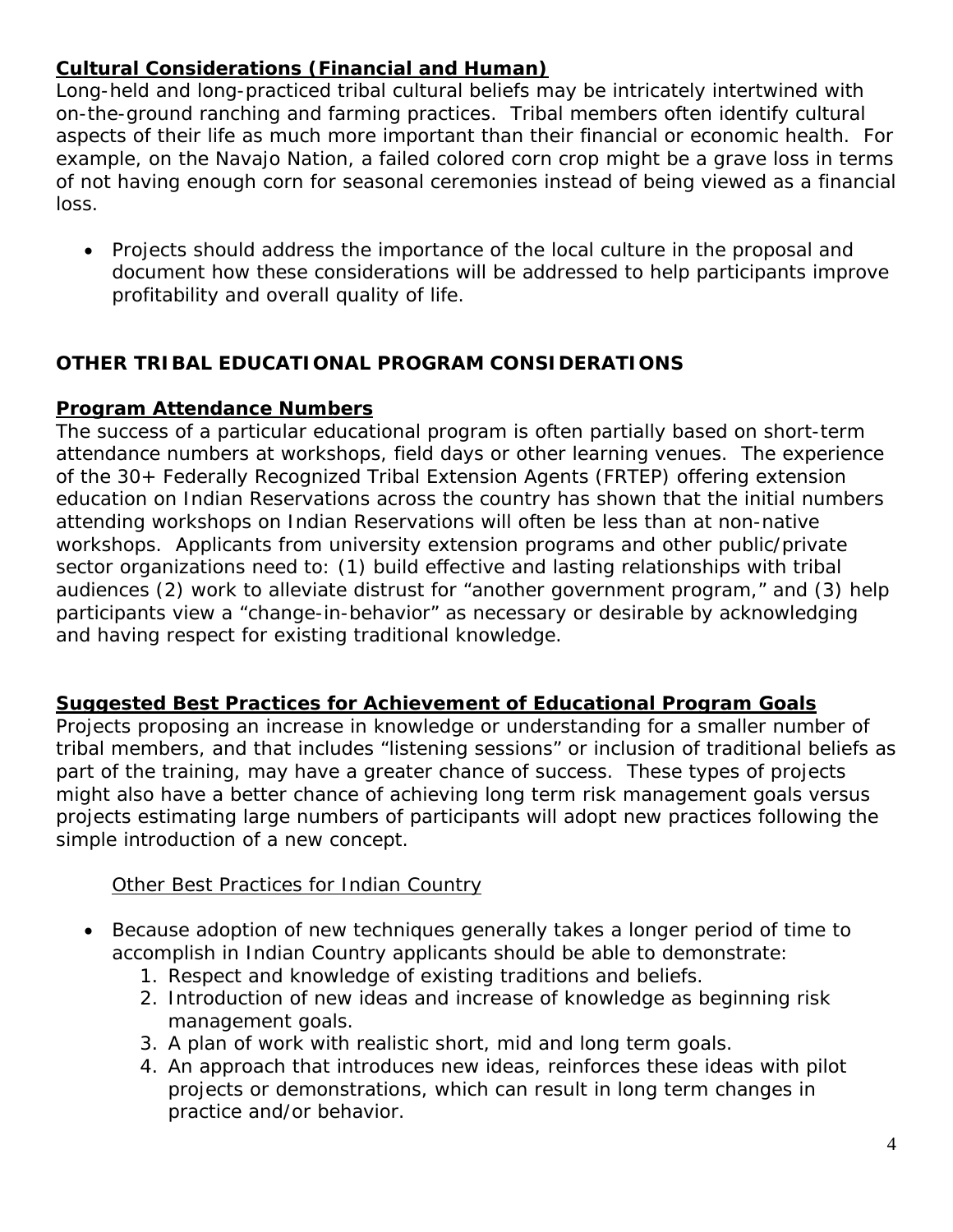- 5. A strong local presence and/or ties to the targeted tribal community.
- 6. A strong understanding of issues being addressed, including the legal context where applicable.
- 7. Evaluation methods with measurable outcome verification that can provide evidence of a positive impact on the individual producer and his/her peer network with extended cultural, economic, and social benefits for the tribal community (see Resource Links on page 8).

### **Allowing Enough Time**

Garnering Tribal government, departments or local tribal leader support for a new education or training program (including obtaining a letter of support to accompany a grant proposal) can take more time in Indian Country due to lack of familiarity or trust with education programs outside the purview of the tribe. In particular, tribal government and local leaders may need more knowledge of the project team and collaborators and the roles each member will play in the project. Applicant organizations should be prepared to provide key tribal government officials and local leaders with enough knowledge about their project team and collaborators such that they (tribal governments and local leaders) can determine if the proposed project can benefit their members.

The time required to implement educational activities, to collect data for the verification of risk management results, and to evaluate the overall success of a Tribal program may also take much more time. The applicant may need to adhere to Human Subjects Protection, and receive Institutional Review Board (IBR) approval which may be required for proposals, evaluations and reports.

Depending on the nature of the proposed project, it may be required to have a working agreement with the tribe. This agreement can take the form of a Memorandum of Understanding (MOU), a Tribal Resolution or Tribal Council Approval. Although the IBR may serve as the agreement, there may be project and/or programs that do not require an IBR but will require one of the three working agreements identified above.

In developing a working agreement with a tribe you will need to specifically state what is expected of each party and identify the specific date the agreement will be entered into. The working agreement can be nullified by either party within a specific time frame stated in the agreement. Depending on the leadership of the tribe, they may want to obtain a tribal resolution to approve a program. This can happen if it is a program specific MOU that is not necessarily designed for the tribe; or if it's a specific program within the tribe, the tribal government will require a tribal resolution for the MOU to be approved.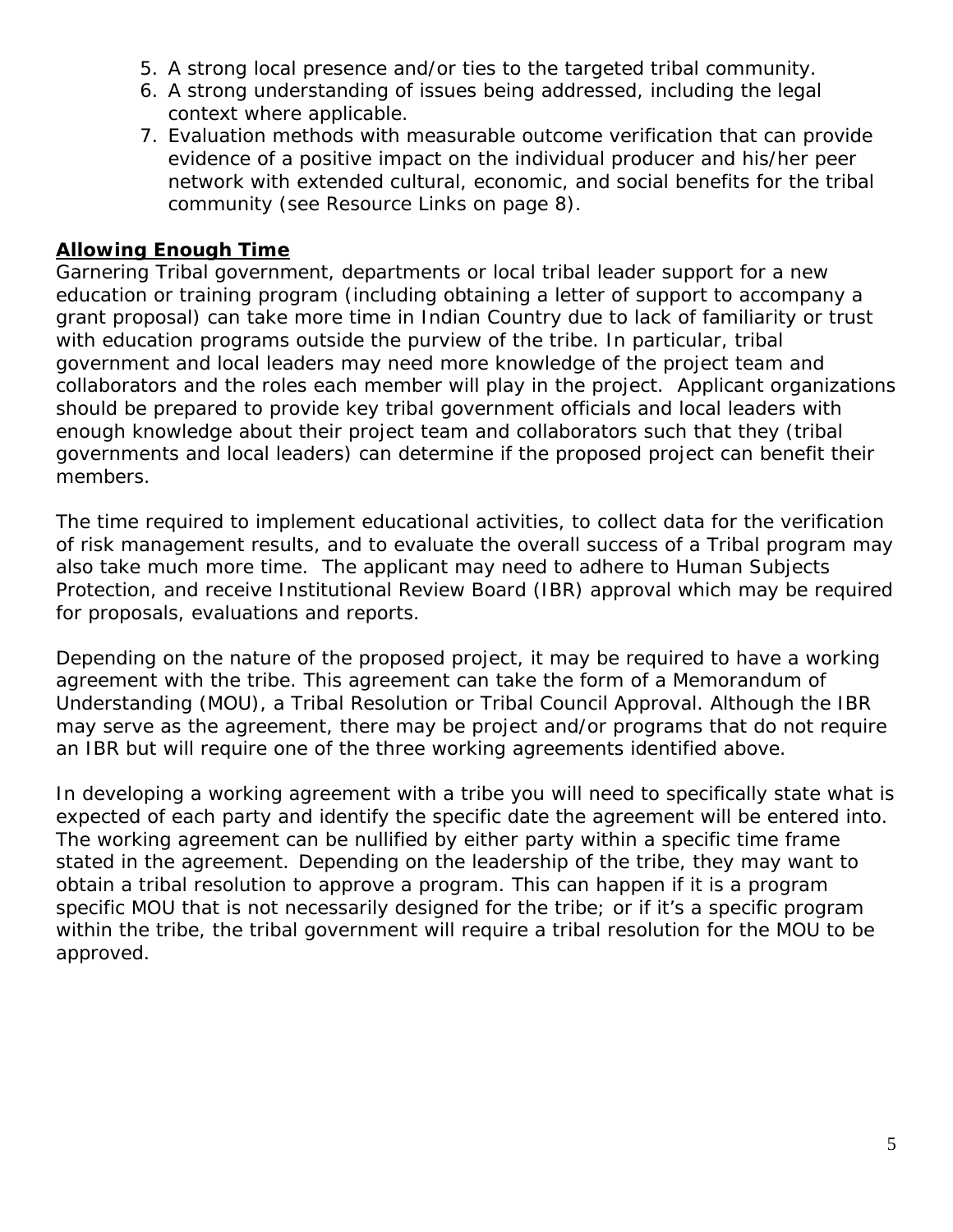# **Authors**

**Staci Emm,** University of Nevada, Reno [emms@unce.unr.edu](mailto:emms@unce.unr.edu)

**Trent Teegerstrom,** University of Arizona [tteegers@ag.arizona.edu](mailto:tteegers@ag.arizona.edu)

**Jo Ann Warner,** Washington State University [warnerj@wsu.edu](mailto:warnerj@wsu.edu)

# **Editing, Layout, and Design**

**Heather Schriver,** Washington State University

# **Sponsors**

Western Extension Risk Management Education Center, Washington State University

*Authors acknowledge foundational work by Joe Hiller – University of Arizona, Ross Racine – Intertribal Ag Council, Matt Livingston – University of Arizona FRTEP, Linda Masters, University of Arizona FRTEP*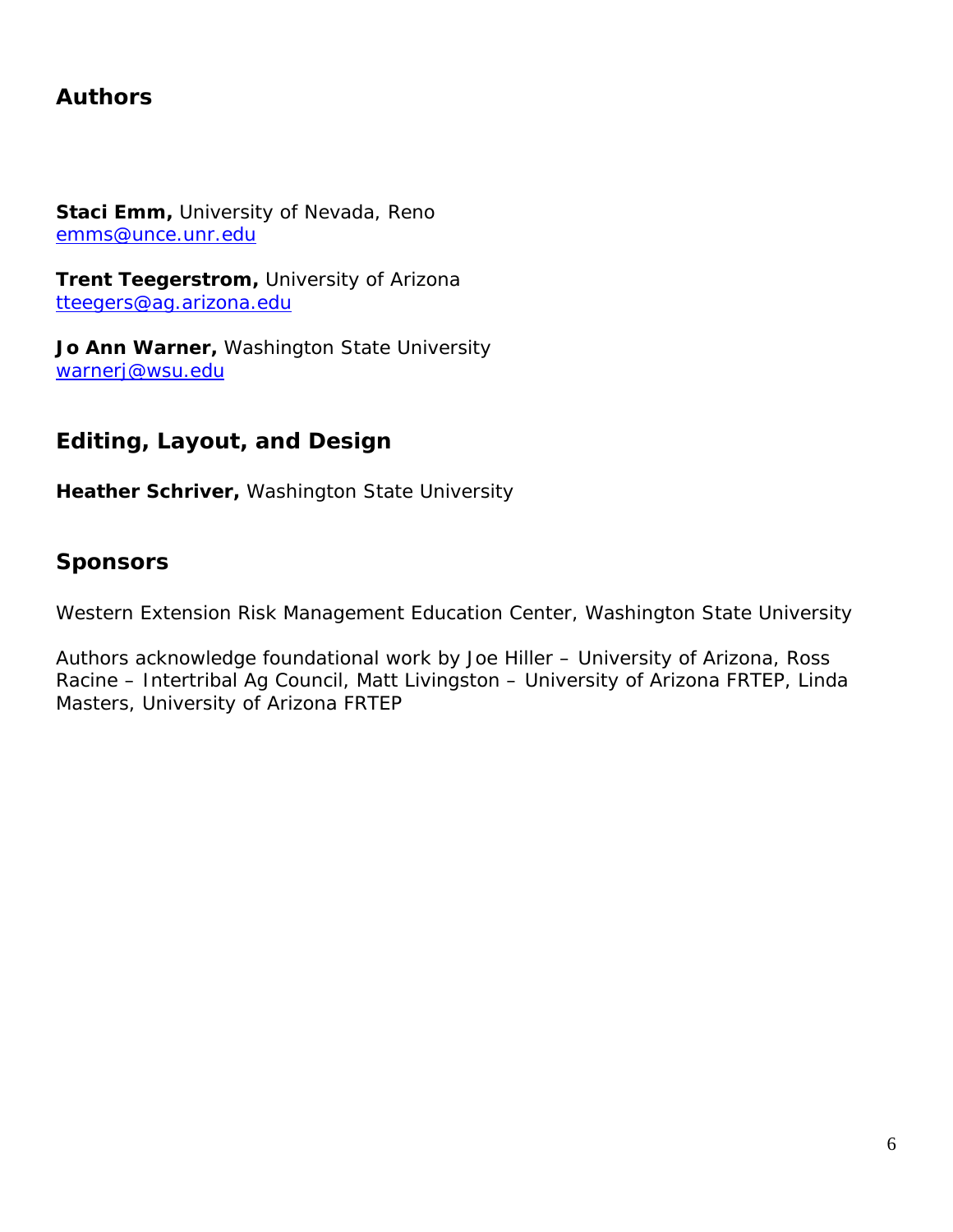# **RESOURCE LINKS**

# **GENERAL TRIBAL LINKS**

Federally Recognized Indian Tribes and Resources for Native Americans. <https://www.usa.gov/tribes> Indian Self-determination Act<http://www.gao.gov/products/RCED-99-150> National Congress of American Indians:<http://www.ncai.org/>

# **LAND OWNERSHIP LINKS**

Allotted Lands & History of Indian Land ownership: <http://library.findlaw.com/1999/Jan/1/241490.html> Trust Land definition:<https://iltf.org/resources/other-resources/> Private Home ownership: <http://www.gao.gov/products/RCED-98-49> Passing Reservation Lands to Future Generations: [http://tinyurl.com/Generational](http://tinyurl.com/Generational-planning)[planning](http://tinyurl.com/Generational-planning) Indian Land Tenure Foundation: (ILTF)<http://www.iltf.org/> ILTF Glossary:<http://www.iltf.org/glossary>definition of terms Fractionated Land Ownership: [http://www.tribal](http://www.tribal-institute.org/lists/fractionated_ownership.htm)[institute.org/lists/fractionated\\_ownership.htm](http://www.tribal-institute.org/lists/fractionated_ownership.htm)

# **TRIBAL GRAZING/FARMING LEASES**

Natural Resources: Bureau of Indian Affairs: <http://www.bia.gov/WhoWeAre/BIA/OTS/NaturalResources/AgrRngeDev/index.htm>

#### National Agriculture Law Center

<http://www.nationalaglawcenter.org/readingrooms/nativeamerican/>

Encyclopedia of the Great Plains

<http://plainshumanities.unl.edu/encyclopedia/doc/egp.ag.052>

# **TRIBAL FINANCIAL RISK**

Tribal Sovereignty**:** <http://www.ncai.org/policy-issues/tribal-governance> Myths and Realities of Tribal Sovereignty: The Law and Economics of Indian Self-Rule: [https://scholar.harvard.edu/files/jsinger/files/myths\\_realities.pdf](https://scholar.harvard.edu/files/jsinger/files/myths_realities.pdf)

# **TRIBAL 'CULTURAL AGRICULTURE' VALUES**

American Indian Education: [http://www2.nau.edu/jar/AIE/Ind\\_Ed.html](http://www2.nau.edu/jar/AIE/Ind_Ed.html)

# **TRIBAL TAX ISSUES**

Rural Tax: <http://ruraltax.org/> Tribal Tax Codes: [http://www.ncai.org/initiatives/partnerships-initiatives/ncai-tax](http://www.ncai.org/initiatives/partnerships-initiatives/ncai-tax-initiative/examples-of-tribal-tax-codes-tax-agreements-other-resources)[initiative/examples-of-tribal-tax-codes-tax-agreements-other-resources](http://www.ncai.org/initiatives/partnerships-initiatives/ncai-tax-initiative/examples-of-tribal-tax-codes-tax-agreements-other-resources)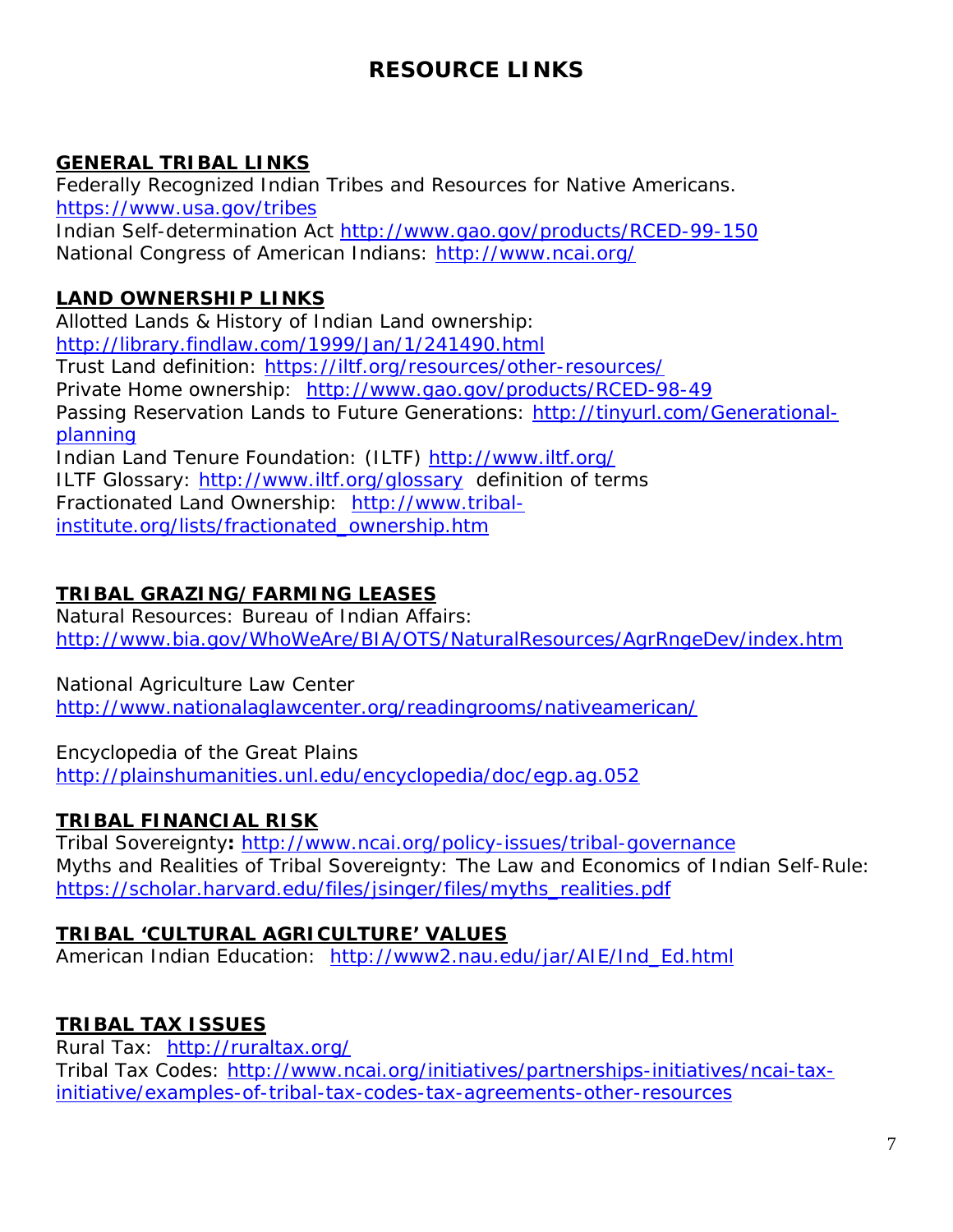IRS Tax Rules & Native American Producers: [http://www.choicesmagazine.org/choices](http://www.choicesmagazine.org/choices-magazine/submitted-articles/irs-tax-rules-and-native-american-producers-one-size-does-not-fit-all)[magazine/submitted-articles/irs-tax-rules-and-native-american-producers-one-size](http://www.choicesmagazine.org/choices-magazine/submitted-articles/irs-tax-rules-and-native-american-producers-one-size-does-not-fit-all)[does-not-fit-all](http://www.choicesmagazine.org/choices-magazine/submitted-articles/irs-tax-rules-and-native-american-producers-one-size-does-not-fit-all)

# **MOU's & TRIBAL RESOLUTION LINKS**

Developing Work Agreements with Tribal Populations: [http://westrme.wsu.edu/wp](http://westrme.wsu.edu/wp-content/uploads/sites/46/2017/01/Tribal-MOU-Development.pdf)[content/uploads/sites/46/2017/01/Tribal-MOU-Development.pdf](http://westrme.wsu.edu/wp-content/uploads/sites/46/2017/01/Tribal-MOU-Development.pdf)

# **CURRICULUM and GUIDE LINKS**

People of the Land: <http://www.unce.unr.edu/publications/files/ag/2009/cm0901.pdf>

Increasing Collaborative Success Between American Indians and Agricultural Professionals:<http://www.unce.unr.edu/publications/files/ag/2011/fs1141.pdf>

Personal & Business: Financial Tools & Training Curricula: [www.diverseag.org](http://www.diverseag.org/)

"The objective of the money management curriculum is to help students understand their financial standing and create a plan that will help them succeed in improving their financial future. There are eight modules in the money management curriculum and each module addresses a topic that will help students take control of their finances."

# **EVALUATION and PERFORMANCE MEASURE LINKS**

Documenting Success through Performance Measures: [http://westrme.wsu.edu/news/fall-2017-newsletter/documenting-success-through](http://westrme.wsu.edu/news/fall-2017-newsletter/documenting-success-through-performance-measures/)[performance-measures/](http://westrme.wsu.edu/news/fall-2017-newsletter/documenting-success-through-performance-measures/) Program Evaluation: [http://westrme.wsu.edu/news/fall-2017-newsletter/documenting](http://westrme.wsu.edu/news/fall-2017-newsletter/documenting-success-through-performance-measures/)[success-through-performance-measures/](http://westrme.wsu.edu/news/fall-2017-newsletter/documenting-success-through-performance-measures/) Ripple Effects Mapping:<http://ppe.cw.wsu.edu/ripple-effects-mapping/>

# **OTHER LINKS**

Environmental Risk Projects**:** Native Americans and The Environment [http://www.ehso.com/ehshome/Native%20Americans%20and%20the%20Environment.](http://www.ehso.com/ehshome/Native%20Americans%20and%20the%20Environment.htm) [htm](http://www.ehso.com/ehshome/Native%20Americans%20and%20the%20Environment.htm)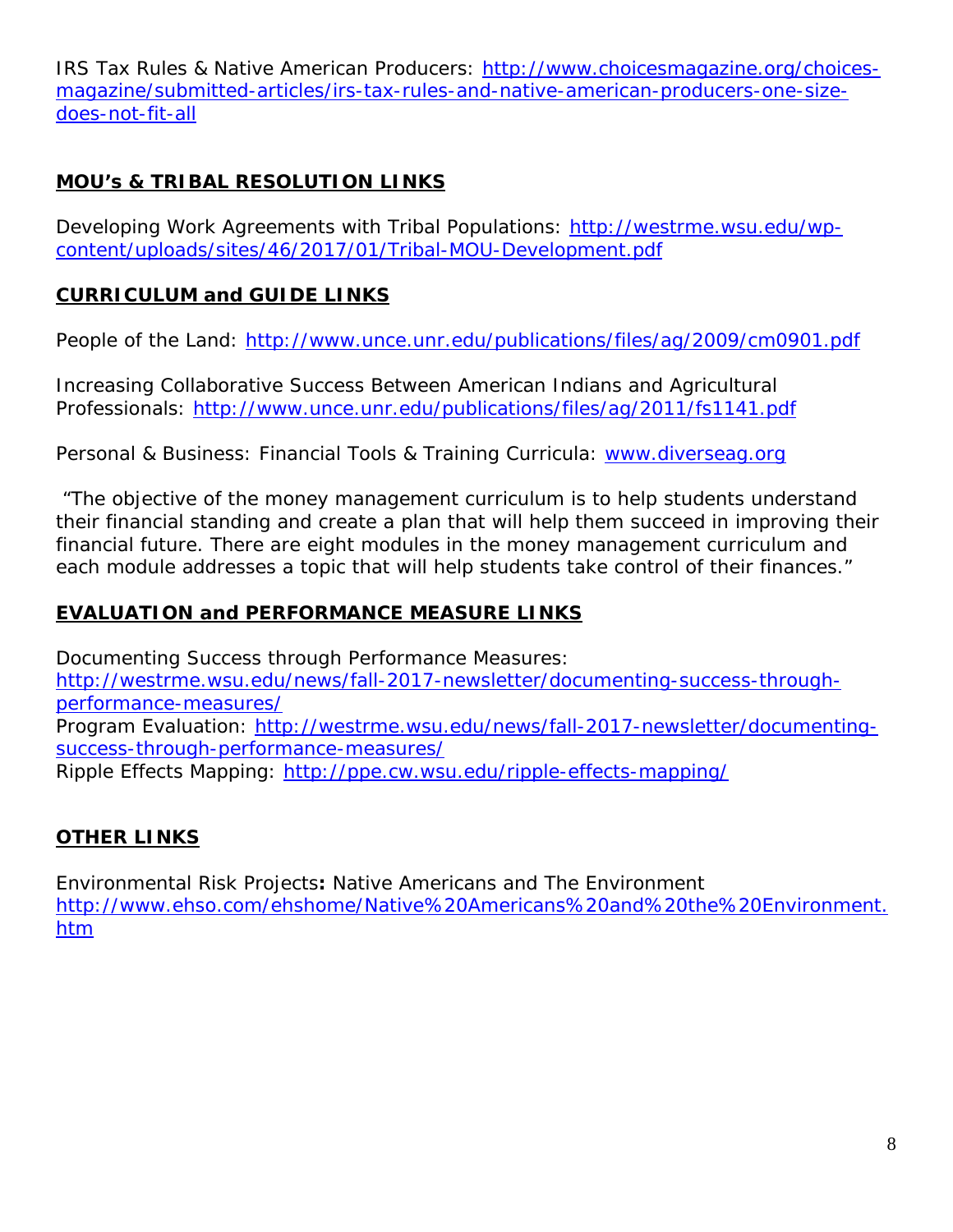# **DEFINTIONS**

#### **Alienated Land**

Land that has had its ownership transferred to another party.

### **Allotted Land**

Reservation land the federal government distributed (between 1887 and 1934) to individual Indians, generally in 40-, 80-, and 160-acre parcels. These allotments were held in trust for individuals by the United States. That is, the legal title was held by the United States and the allottee was given beneficial title - the right to live on, use and profit from the allotment. These individual trust lands passed from one generation to another as undivided interests (or shares).

#### **Allottee**

An individual who owns an [interest](http://www.iltf.org/glossary#90) in a parcel of allotted land.

#### **Beneficial Use**

The right to benefit from (live on, use, profit from) a parcel of land, the legal title to which is held by the trustee. In the case of Indian land, the trustee is the federal government.

#### **Chain of Title**

A report of the ownership history from the government allotment or [trust patent](http://www.iltf.org/glossary#88) to the current owners.

#### **Checkerboarding**

Lands within reservation boundaries may be in a variety of types of ownership—tribal trust, individual (Indian) trust, non-Indian (fee simple). Non-Indian, non-tribal land held by the US Government is also somewhat common within the exterior boundaries of many reservations. The pattern of mixed ownership resembles a checkerboard.

# **Fee Simple (Fee Land)**

Land ownership status in which the owner holds title to and control of the property. The owner may make decisions about land use or sell the land without government oversight. This land is subject to non-Indian property taxes. There are no property taxes paid on US-titled lands (allotted, tribal trust).

# **Fee-to-Trust Conversion**

When original allotted [trust lands](http://www.iltf.org/glossary#87) that were transferred to [fee simple](http://www.iltf.org/glossary#63) status are returned to trust status. Tribes or individual Indians can initiate the process on fee lands they already own or lands they acquire.

# **Forced Fee Patents**

A [trust-to-fee conversion](http://www.iltf.org/glossary#87) without the request, consent, or knowledge of the landowner. Forced fee patents led to the loss of many land parcels through tax foreclosure sales.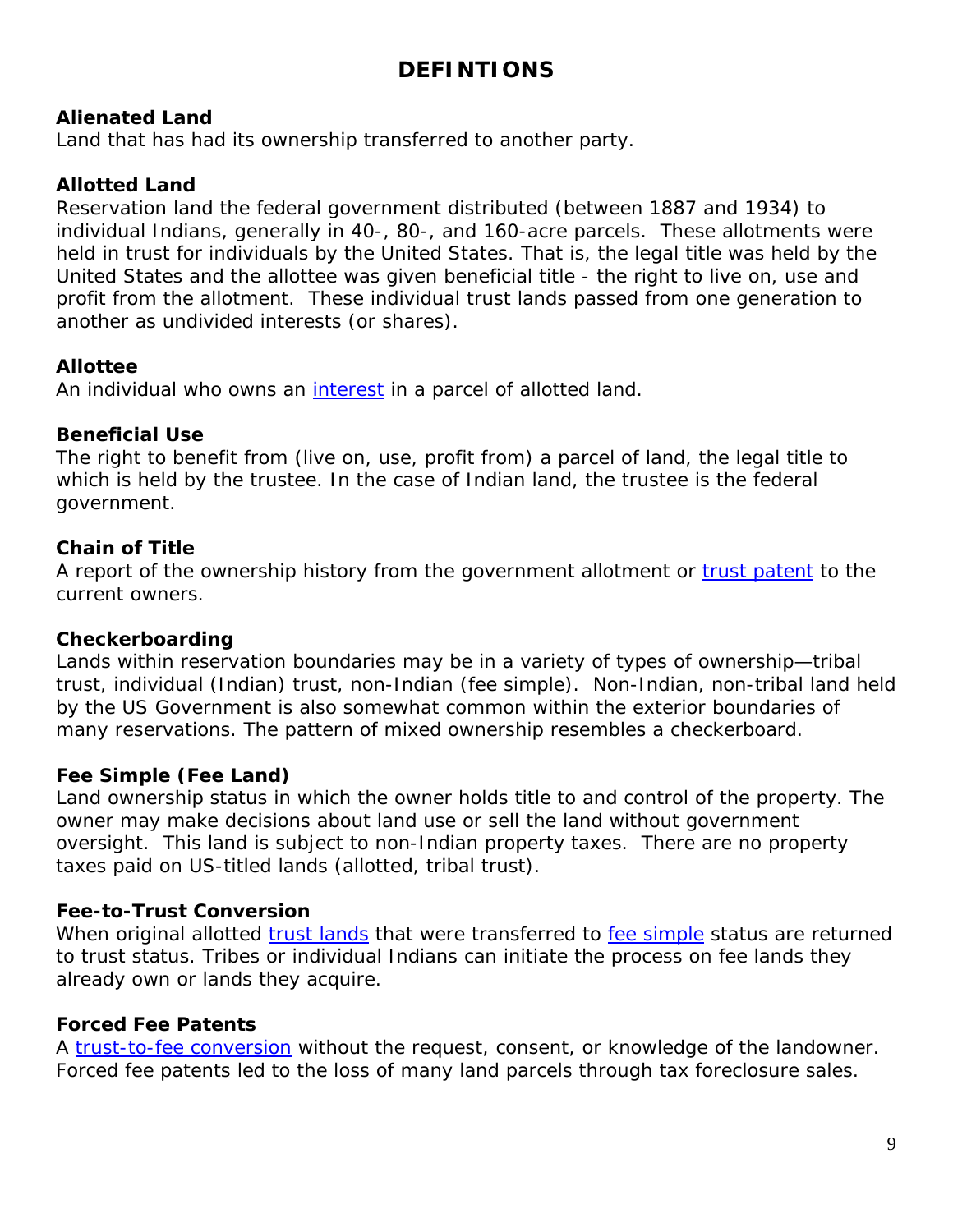### **Fractionated Ownership/Heirship**

Occurs when individual trust parcel of allotted land is passed to successive generations (heirs). The land passes as undivided interest to all heirs; not as individual sub-tracts of the original allotment. Over time the number of heirs holding undivided interests may number in the hundreds. The practice of allotting lands to individuals began in 1887 with the General Allotment Act. Once adult heads of households were allotted their individual lands, the remaining un-allotted land within the exterior boundaries of the reservation was declared surplus and lost to the tribes. Much of this land eventually became fee simple, owned by non-Indians and Indians alike. The allotment provisions of the Act were revoked by the 1934 Indian Reorganization Act.

#### **Indian Land Tenure**

The terms and conditions by which Indians hold land.

#### **Indian Landowner**

Any tribe or individual Indian who owns an *[interest](http://www.iltf.org/glossary#70)* in Indian land in [trust](http://www.iltf.org/glossary#87) or [restricted](http://www.iltf.org/glossary#79) status.

#### **Interest**

When used with respect to Indian land, an interest is an ownership right to the surface estate of Indian land that is unlimited or uncertain in duration. This includes [life estates.](http://www.iltf.org/glossary#74)

#### **Intestate**

Leaving no legally valid will.

#### **Joint Tenancy with the Right of Survivorship**

When land, which is owned with other parties as joint tenants, and the right to the land lasts as long as each joint tenant is alive. As each joint tenant dies, the surviving joint tenant(s) receive the share of the deceased joint tenant. Eventually, the last surviving joint tenant owns the entire *[interest](http://www.iltf.org/glossary#70)* in the land, and only that person can decide who gets the land after that remaining tenant dies.

#### **Life Estate**

The right to live on, use, and take income from land during a person's lifetime.

#### **Off-Reservation Trust Land**

Land outside the current exterior boundaries of a reservation that is protected by the federal government for Indian use. For example, these pieces of land could be religious sites or pieces allotted to individuals out of the public domain.

#### **Patents-in-Fee**

The "patent" is the title deed by which the federal government conveys or transfers land to people. "In fee" refers to the [fee simple](http://www.iltf.org/glossary#63) ownership in land. The term "patent-in-fee" describes the title document issued by the U.S. Government to terminate the trust created by the [trust patent](http://www.iltf.org/glossary#88) issued to the [allottee.](http://www.iltf.org/glossary#58) The patent-in-fee operates to vest fee simple ownership in an allottee or their heirs.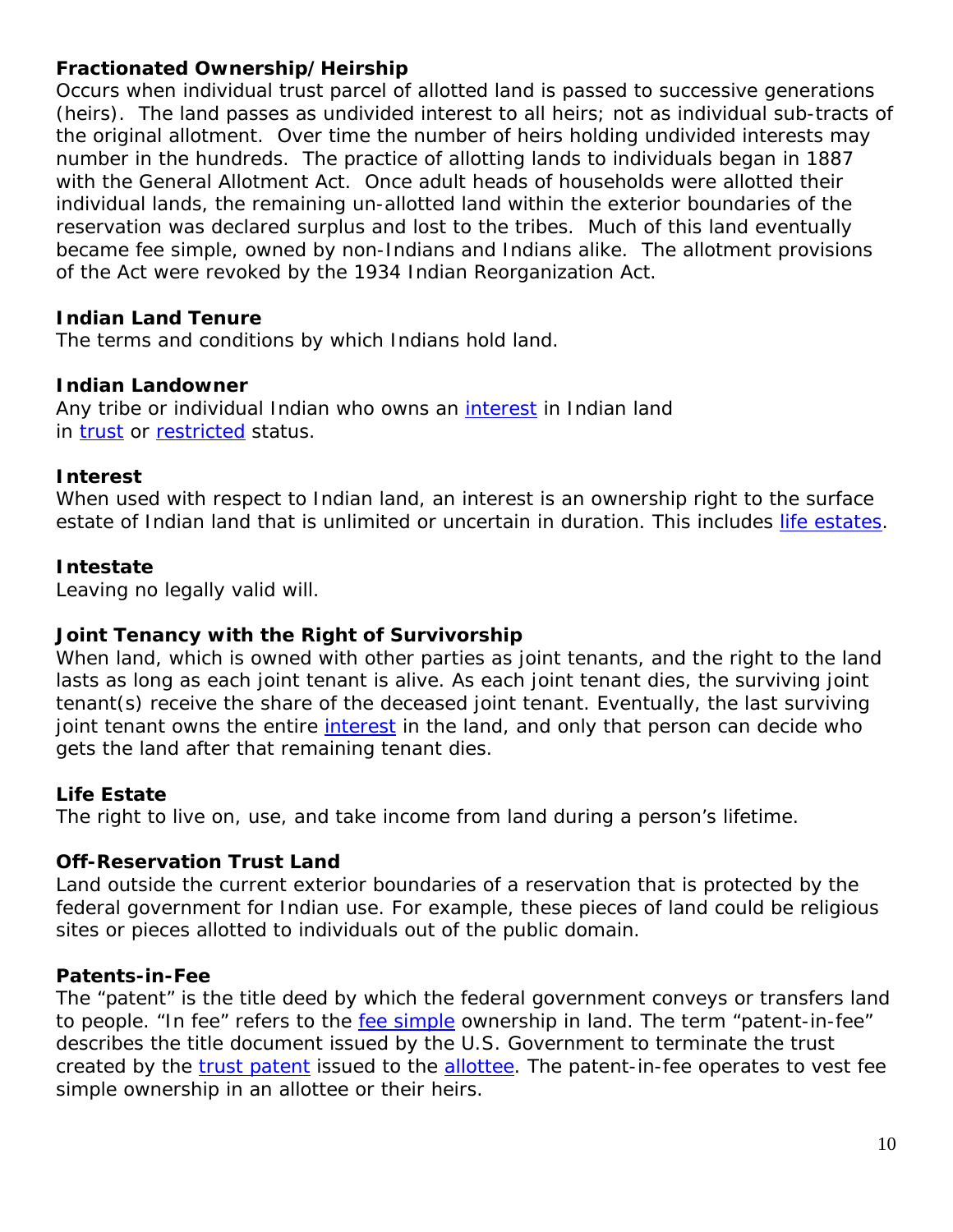# **Probate**

Probate is the process by which property is transferred from a deceased property owner to his or her heirs and/or beneficiaries. Under the General Allotment Act, a tribe's traditional rules of descent and property transfer were replaced by the probate laws of the territory or state in which the tribal member resided or where the property was located. This is still the case when an Indian landowner dies without having written a will if the tribe has no tribal probate code. The federal Office of Hearings and Appeals (OHA) is responsible for the probate of trust property owned by deceased American Indians and examines federal law, federal regulations, tribal law, and state law to determine the heirs and/or beneficiaries, the validity of wills, and the validity of claims.

# **Remainder Interest**

If a person owns a remainder interest in land, his or her right to the land begins when the person owning the [life estate](http://www.iltf.org/glossary#74) in the land dies. If an Indian has the remainder interest, the land remains in trust. Non-Indian heirs receive a life estate in Indian lands. Because a non-Indian heir owns less than the full [interest,](http://www.iltf.org/glossary#70) a "remainder interest" is created, and this remainder interest must go to an Indian. If there are no such heirs, the remainder may be purchased by any Indian co-owner of the parcel. If no offer is made to purchase the parcel, the remainder interest passes to the tribe. The rules are applicable to both [testate](http://www.iltf.org/glossary#83) and [intestate](http://www.iltf.org/glossary#71) Indian estates.

#### **Restricted Fee Land**

The ownership is the same as [fee simple](http://www.iltf.org/glossary#63) land, but there are specific governmentimposed restrictions on use and/or disposition.

# **Tenancy in Common**

The most common form of ownership of rights to land held in trust for tribal members. Tenants in common have unity of possession, which means that every owner has an equal right with their co-owners to the land as long as they live. A tenant in common has an *[undivided interest](http://www.iltf.org/glossary#90)* in the whole property as if they were the sole owner, and can transfer their [interest](http://www.iltf.org/glossary#70) by gift, sale or will. A tenant in common can also decide who will own their interest when they pass away.

# **Testate**

Having made a legally valid will.

#### **Testate Succession**

The transfer of property according to a legally valid will.

#### **Tribally-Owned Land**

Land that is owned by a group of Indians recognized by the federal government as an Indian tribe.